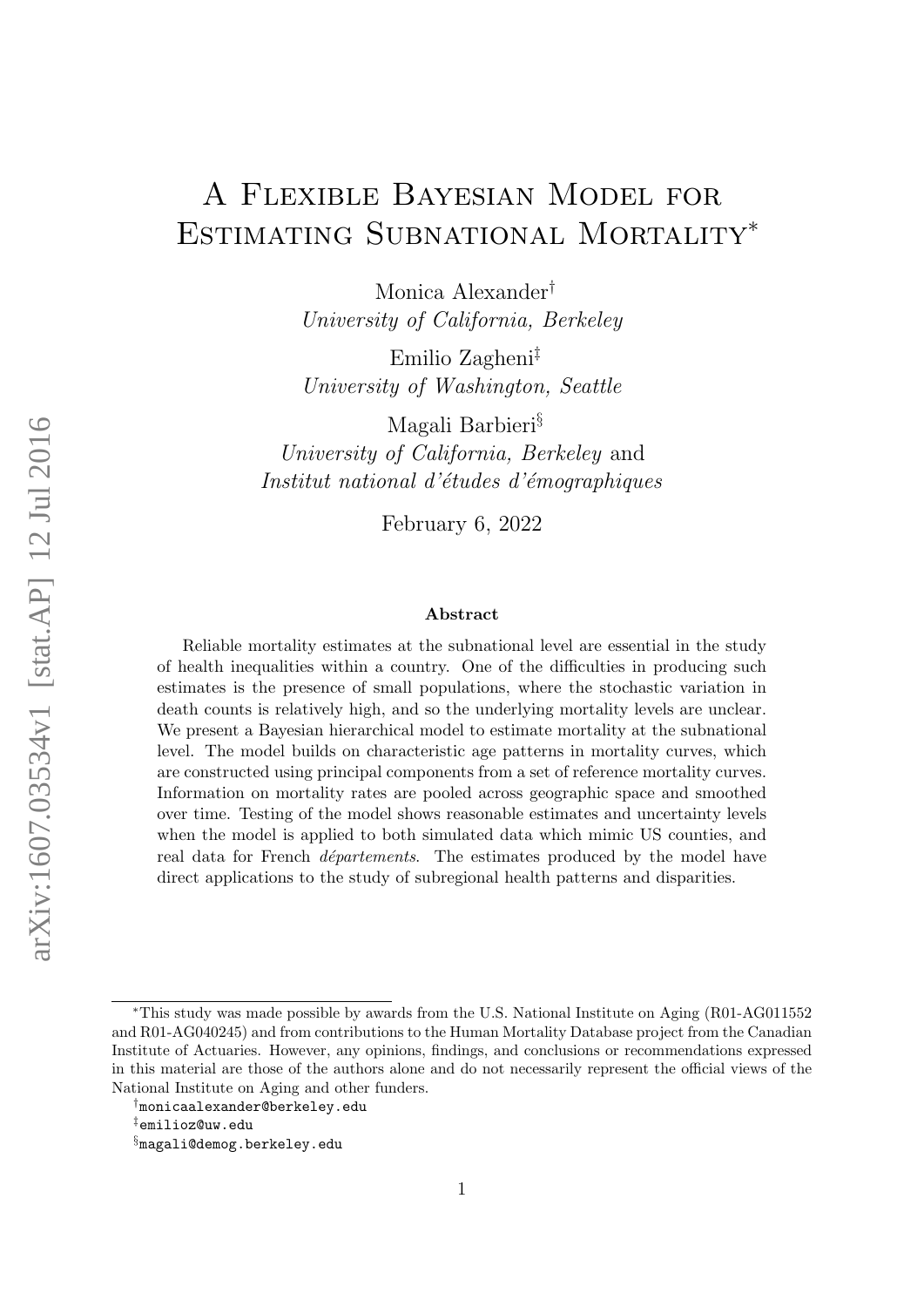## 1 Introduction

In order to effectively study health disparities within a country, it is important to obtain reliable subnational mortality estimates to quantify geographic differences accurately. There is a large demand for estimates of small-area mortality as indicators of overall health and well-being, as well as for natural experiments that exploit policy changes at local levels. Reliable mortality estimates for regional populations could help to better understand how place-of-residence and communities can affect health status, through both compositional and contextual mechanisms (Macintyre et al. 2002).

One of the difficulties in producing mortality estimates for subnational areas is the presence of small populations where the stochastic variation in death counts is relatively high. For example, 10 per cent, or around 300, of US counties have populations of less than 5,100, and 1 per cent of counties have less than 1,000 people (USCB 2015). The resulting mortality rates in small areas are often highly erratic and may have zero death counts, meaning the underlying true mortality schedules are unclear.

The aim of this paper is to formulate a model for estimating mortality rates at the subnational level, across geographic areas with a wide variety of population sizes and death counts. Resulting estimates would be useful for guiding future policy efforts to improve the health of populations and to investigate the historical impact of public health interventions and changes in the structure of local health programs. In this article, we focus on developing the methodology to produce ageand sex-specific mortality rates and the approach is tested on simulated data that mimic US counties, and on real data for French *départements*. However, the model is flexible enough to be used in a wide range of situations.

There has been a growing literature in the field of small-area mortality estimation. However, the demand for accurate, reliable and consistent estimates has not yet been met. The traditional life table approach assumes that deaths  $y_{ax}$  in a population in area a at age x are poisson distributed  $y_{a,x} \sim \text{Poisson}(P_{a,x} \cdot m_{a,x})$  where  $P_{a,x}$ is the population at risk and  $m_{a,x}$  is the mortality rate. The maximum likelihood estimate of the mortality rate for area  $a$  at age  $x$  is

$$
\hat{m}_{ax} = \frac{y_{a,x}}{P_{a,x}}.
$$

This approach essentially involves estimating as many fixed-effect parameters  $m_{ax}$ as there are data points. In addition, this estimation process makes no reference to or use of the information about mortality rates at other ages, in other areas or at other time points. Confidence intervals can be derived based on the distribution of deaths, but for small populations, stochastic variation is high and so confidence intervals and standard errors are large. Estimating mortality rates in small populations therefore requires different types of approaches.

To avoid issues that arise in small-area mortality estimation, a common approach is to aggregate mortality data across multiple years or across space to form larger geographic areas. For example, recent work by Chetty et al. (2016) and Currie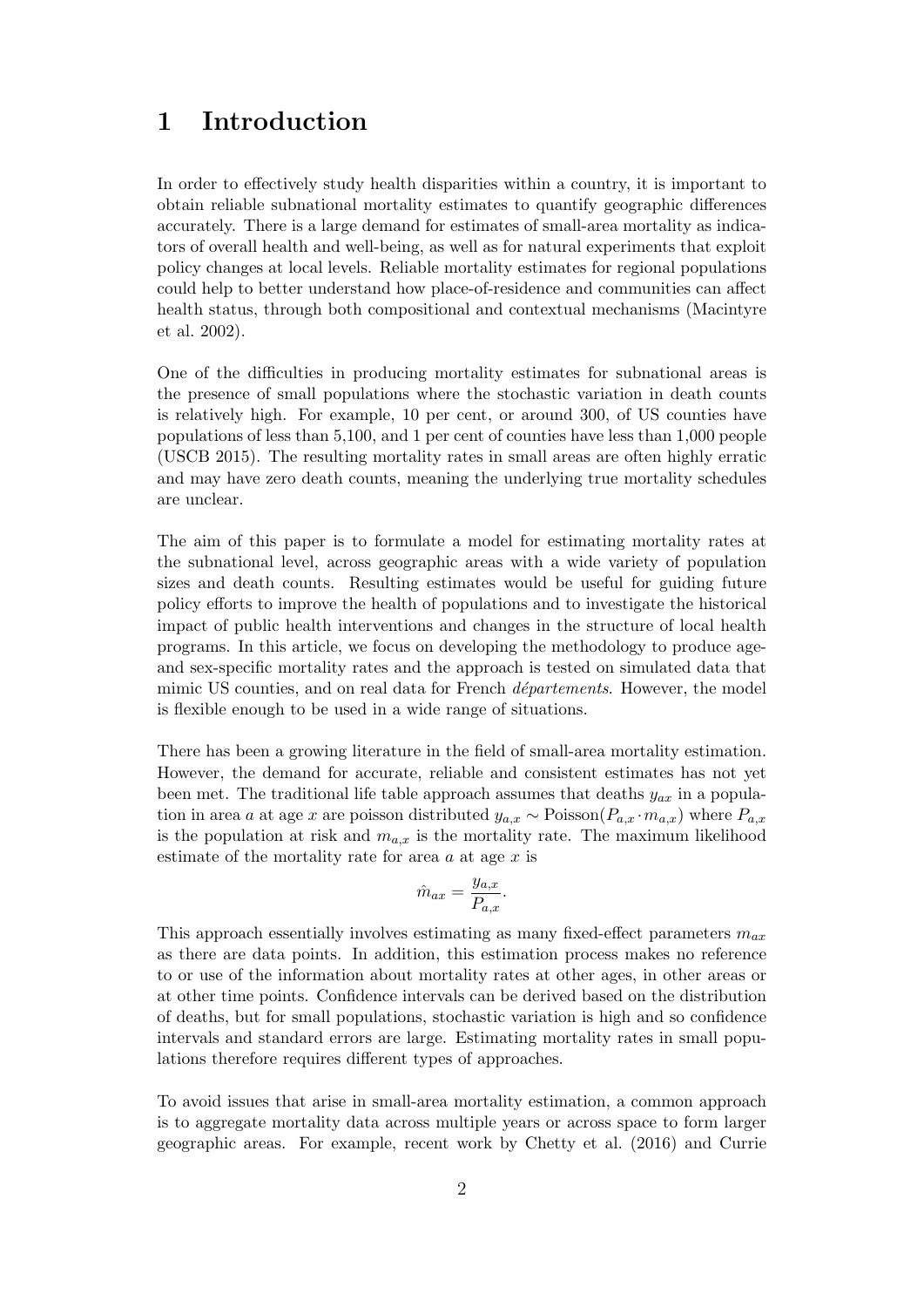and Schwandt (2016) look at mortality inequalities in the US using deaths and income measures at the county level. However, data are either aggregated across space and time (Currie and Schwandt 2016) or results are not published for smaller populations (in the case of Chetty et al. (2016), where the minimum population size is 20,000). However, given the information lost in aggregating data from smaller areas, there is value in employing other techniques to infer mortality levels and trends.

One option that has been employed is to treat each small population as a standalone population and model accordingly using traditional model life table approaches. For example, Bravo and Malta (2010) outline an approach for estimating life tables in small populations, applied to regional areas of Portugal. They estimate Gompertz-Makeham functions via generalized linear models, with an adjustment at older ages. Another approach by Jarner and Kryger (2011) involves estimating old-age mortality in small populations by first estimating parameters of a frailty model using a larger reference population. However, approaches that treat small populations separately do not account for the likely relationships between the regional population estimates or patterns over time. Other approaches in the US have used county-level covariates such as socio-economic status and education to predict county-level life expectancy (Ezzati et al. 2008; Srebotnjak et al. 2010; Kulkarni et al. 2011; Kindig and Cheng 2013). However, there are issues with using the resulting estimates to infer relationships between health, poverty rates and education without concerns of endogeneity.

In this paper, we propose a new model that relies on a Bayesian hierarchical framework which allows information on mortality to be shared across time and through space. This helps to inform the mortality patterns in smaller geographic areas, where uncertainty around the data is high. The modeling process produces uncertainty intervals around the mortality estimates, which can then be translated into uncertainty around other life-table quantities (for example, life expectancy). As well as producing uncertainty intervals around the final estimates, the modeling process also involves the estimation of other meaningful variance parameters that may relate to variation in mortality within, or across, states.

The remainder of the paper is structured as follows. In the next section, the methodology for estimating age-specific mortality rates is described. The model is then applied to two different data situations – simulated and real – and results are discussed. Performance of the model is evaluated through coverage and meansquared-error measures. The paper finishes with a discussion, including plans for future work.

### 2 Method

We propose a model that has an underlying functional form that captures regularities in age patterns in mortality. We then build on this functional form within a Bayesian hierarchical framework, penalizing departures from the characteristic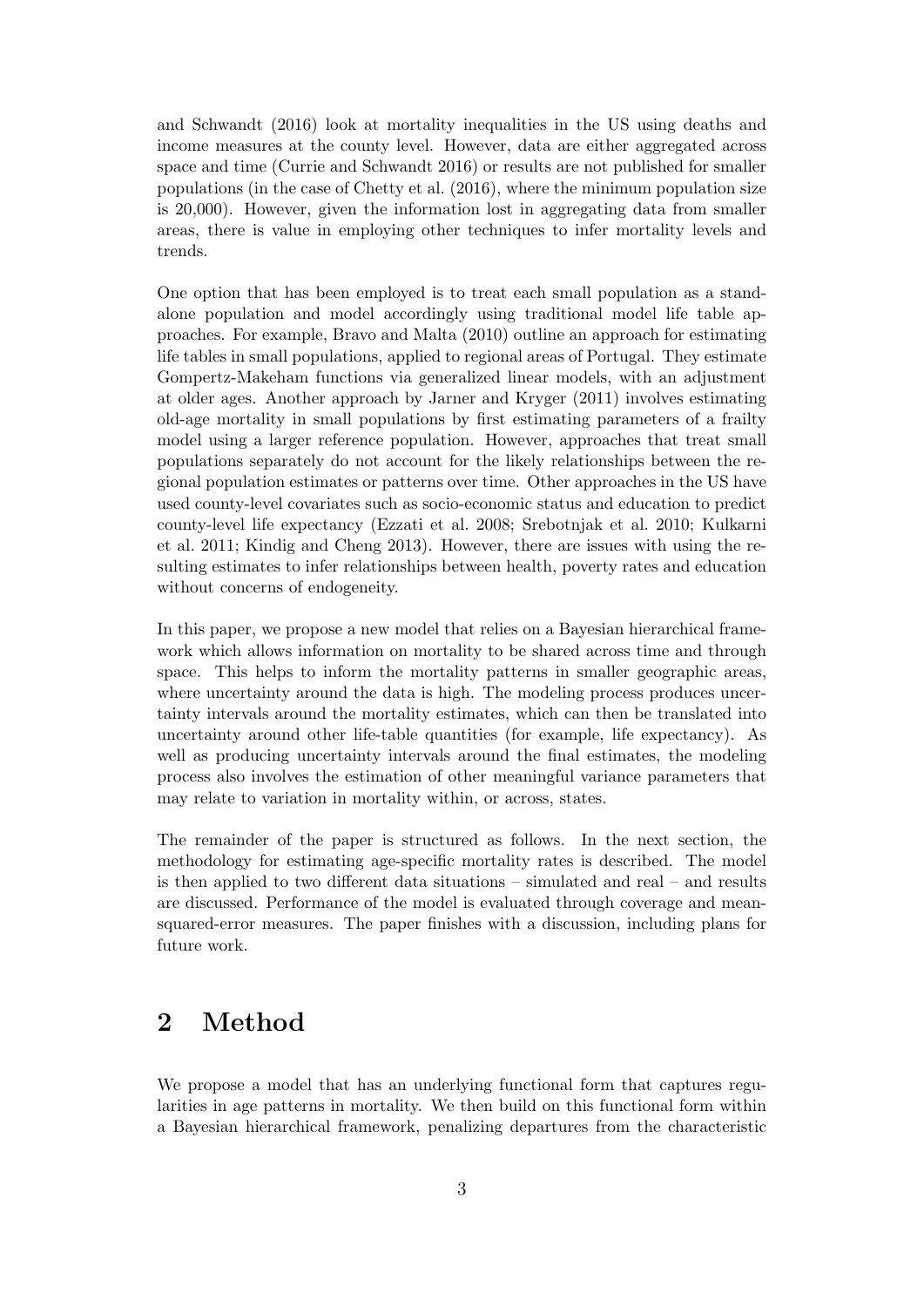shapes across age, as well as sharing information across geographic areas and ensuring a relatively smooth trend in mortality over time.

Bayesian hierarchical models have previously been used in a wide range of demographic applications. For example, a model proposed by Raftery et al. (2012) is used by the United Nations Population Division to produce probabilistic population projections. Alkema and New (2014) developed a Bayesian hierarchical model for estimating the under-five mortality rate for all countries worldwide. There are many other examples in the fields of mortality, fertility and migration (e.g. Condgon 2009; King and Soneji 2011; Sharrow et al. 2013; Alkema et al. 2012; Bijak 2008). Our approach has similarities to applications by authors in cause of death mortality estimation (Girosi and King 2008) and cohort fertility projection (Schmertmann et al. 2014), but with a focus on addressing small-area estimation issues, rather than forecasting.

### 2.1 Model set-up

Let  $y_{x,a,t}$  be the deaths at age x in area a at time t. We assume that deaths are Poisson distributed

<span id="page-3-0"></span>
$$
y_{x,a,t} \sim \text{Poisson}(P_{x,a,t} \cdot m_{x,a,t}),\tag{1}
$$

where  $m_{x,a,t}$  is the mortality rate at age x, area a and time t and  $P_{x,a,t}$  is the population at risk at age  $x$ , area  $a$  and time  $t$ . We estimate mortality rates at ages  $0, 1, 5$ , and then in 5-year intervals up to  $85+$ .

The  $m_{x,a,t}$  are modeled on the log-scale as:

$$
\log(m_{x,a,t}) = \beta_{1,a,t} \cdot Y_{1x} + \beta_{2,a,t} \cdot Y_{2x} + \beta_{3,a,t} \cdot Y_{3x} + u_{x,a,t},
$$

where  $Y_{px}$  is the pth principal component of some set of standard mortality curves, and  $u_{x,a,t}$  is a random effect. The use of principal components has similarities with the Lee-Carter approach (Lee and Carter 1992). Principal components create an underlying structure of the model in which regularities in age patterns of human mortality can be expressed. Many different kinds of shapes of mortality curves can be expressed as a combination of the components. Incorporating more than one principal component allows for greater flexibility in the underlying shape of the mortality age schedule.

Principal components are obtained via a singular value decomposition on a set of standard mortality curves. For example, for the application to simulated US counties below, we used US state mortality rates from 1980–2010. Let  $X$  be a  $N \times G$  matrix of log-mortality rates, where N is the number of observations and G is the number of age-groups. In the US states case, we had  $N = 50 \times 31 = 1550$ observations of  $G = 19$  age-groups. The singular value decomposition of **X** is

$$
\mathbf{X}=\mathbf{UDV}^{\prime},
$$

where **V** is a  $G \times G$  matrix. The first three columns of **V** (the first three right-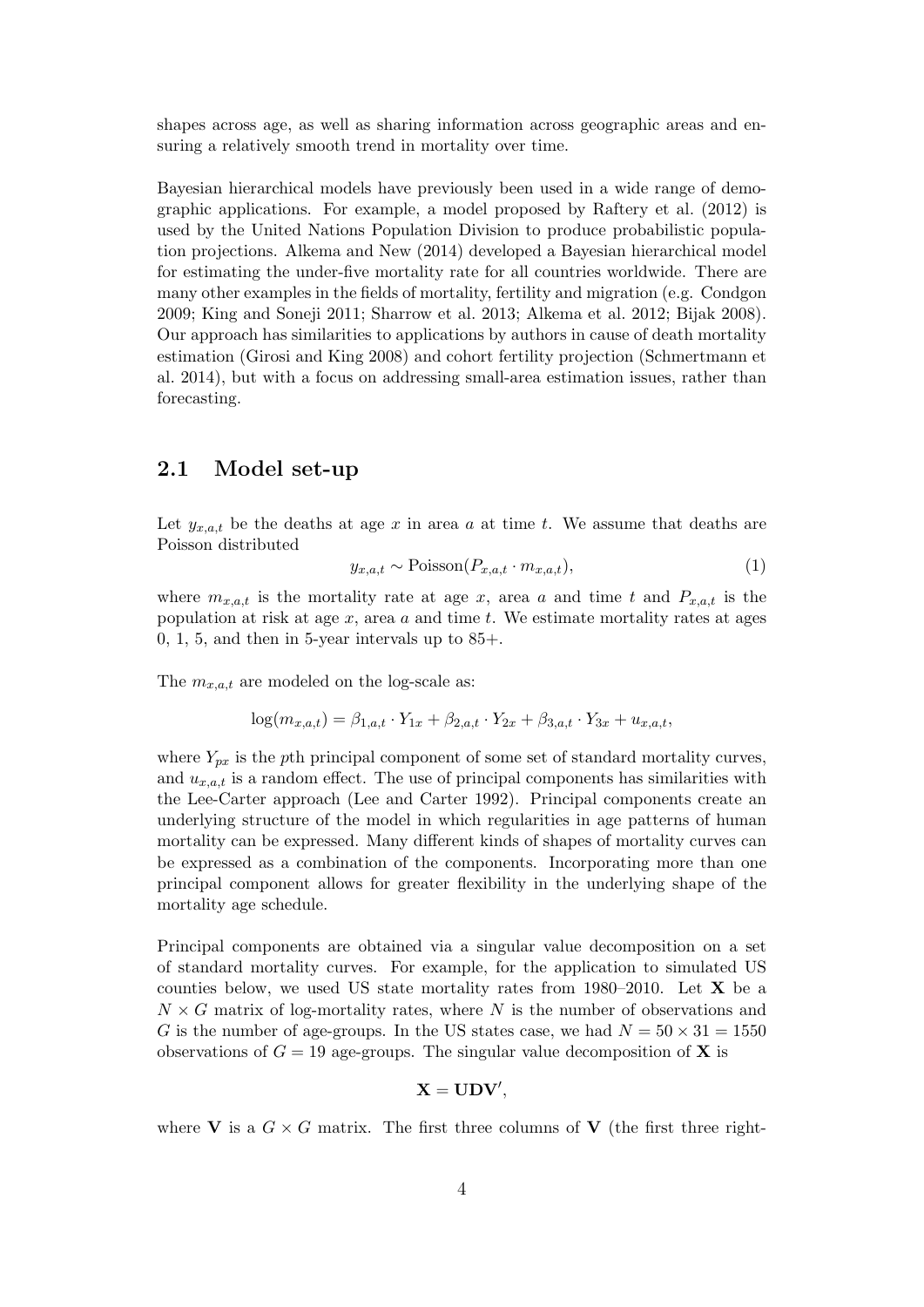singular values of **X**) are  $Y_{1x}$  $Y_{1x}$  $Y_{1x}$ ,  $Y_{2x}$  and  $Y_{3x}$ .<sup>1</sup> The first three principal components for US state mortality curves from 1980–2010 are shown in Figure [1](#page-4-1) below. They were based on mortality curves on the log scale. Broadly, the first principal component describes the overall mortality curve. The second principal component allows mortality at younger ages to be higher in relation to adult mortality. The third principal component allows adult mortality to be higher in relation to mortality at young and old ages. For example, in some regions of a country, child mortality might be relatively higher than the baseline schedule. In other regions, where prevalence of deaths due to accidents is higher, adult mortality would be higher than the baseline pattern. The components capture overall patterns of mortality well; a wide range of different mortality curves can be expressed as a linear combination of these three components.

Figure 1: Principal components of (logged) US state mortality schedules, Males, 1980– 2010.

<span id="page-4-1"></span>

The addition of the random effect term  $u_{x,a,t}$  in the expression for  $\log(m_{x,a,t})$  accounts for potential over-dispersion of deaths, i.e. the case where the variance in deaths is greater than the mean, which otherwise would not be expected given the assumption of Poisson-distributed deaths (Congdon 2009). It is assumed that these random effects are centered at zero with an associated variance:

$$
u_{x,a,t} \sim N(0, \sigma_x^2).
$$

The variance parameter varies by age group, allowing heterogeneity in some age groups to be greater than in others. In practice it is often the younger age groups, with the lowest levels of mortality, that have the highest variation.

#### 2.2 Pooling information across geographic area

To allow for information on the level and shape of mortality to be shared across geographic space, we assume that the coefficients  $\beta_{p,a,t}$  for a particular area are

<span id="page-4-0"></span><sup>&</sup>lt;sup>1</sup>Throughout the paper, we refer to the  $Y_{px}$ 's as principal components for simplicity, even though technically  $Y_{px}$  is really the p−th vector of principal component loadings.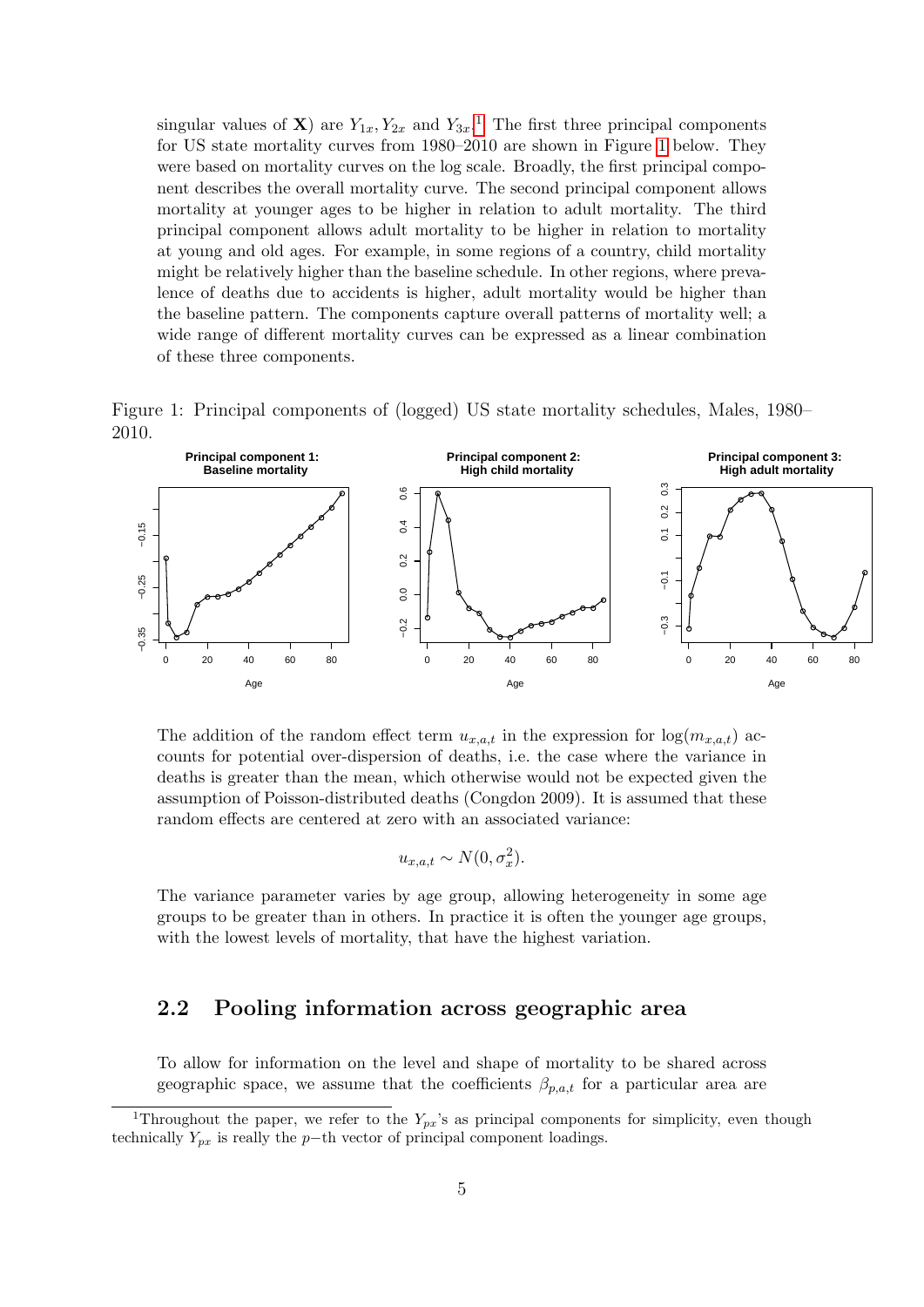drawn from a common distribution centered around a state (or country) mean:

$$
\beta_{p,a,t} \sim N(\mu_{\beta_{p,t}}, \sigma_{\beta_{p,t}}^2)
$$

where p indicates principal component  $(p = 1, 2, 3)$ . Larger areas in terms of population size (and death counts) have a bigger effect on the overall means. The less data available on deaths in an area, the closer the parameter estimates are to the mean parameter value. In this way, mortality patterns in smaller areas are partially informed by mortality patterns in larger areas. At the same time, mortality patterns in larger areas borrow little information from the pooling process and are largely determined by their own observed death counts.

The influence of the geographic pooling is illustrated in Figure [2.](#page-5-0) The charts illustrate observed, true and fitted log-mortality rates for a hypothetical county with a population of 5,000 males. The black dashed line is the true underlying log-mortality rate. The black dots represent the observed log-mortality rates; these were simulated from the true rates using equation [1.](#page-3-0) Where there are gaps, the observed death count was zero. The red line and associated shaded area is the fit and 95 per cent credible intervals. The graph on the left showed a fit without geographic pooling, while the graph on the right shows a fit with geographic pooling. The effect of pooling is seen most in log-mortality rates at younger ages, where rates are low. As many of the younger age groups have observed zero death counts, the unpooled model estimates log-mortality rates that are much lower than the true rates. The pooled model benefits from information on young-age mortality from other counties, giving a more reasonable estimate.



<span id="page-5-0"></span>Figure 2: Illustrating the effect of geographic pooling.

In practice, the mean parameter values  $\mu_{\beta_{p,t}}$  could be determined from any plausible group of areas which share similar characteristics. We have tested the model using state level mean parameter values, but other options include grouping areas by a smaller location scale, by rural/urban area within state, or by a common age distribution.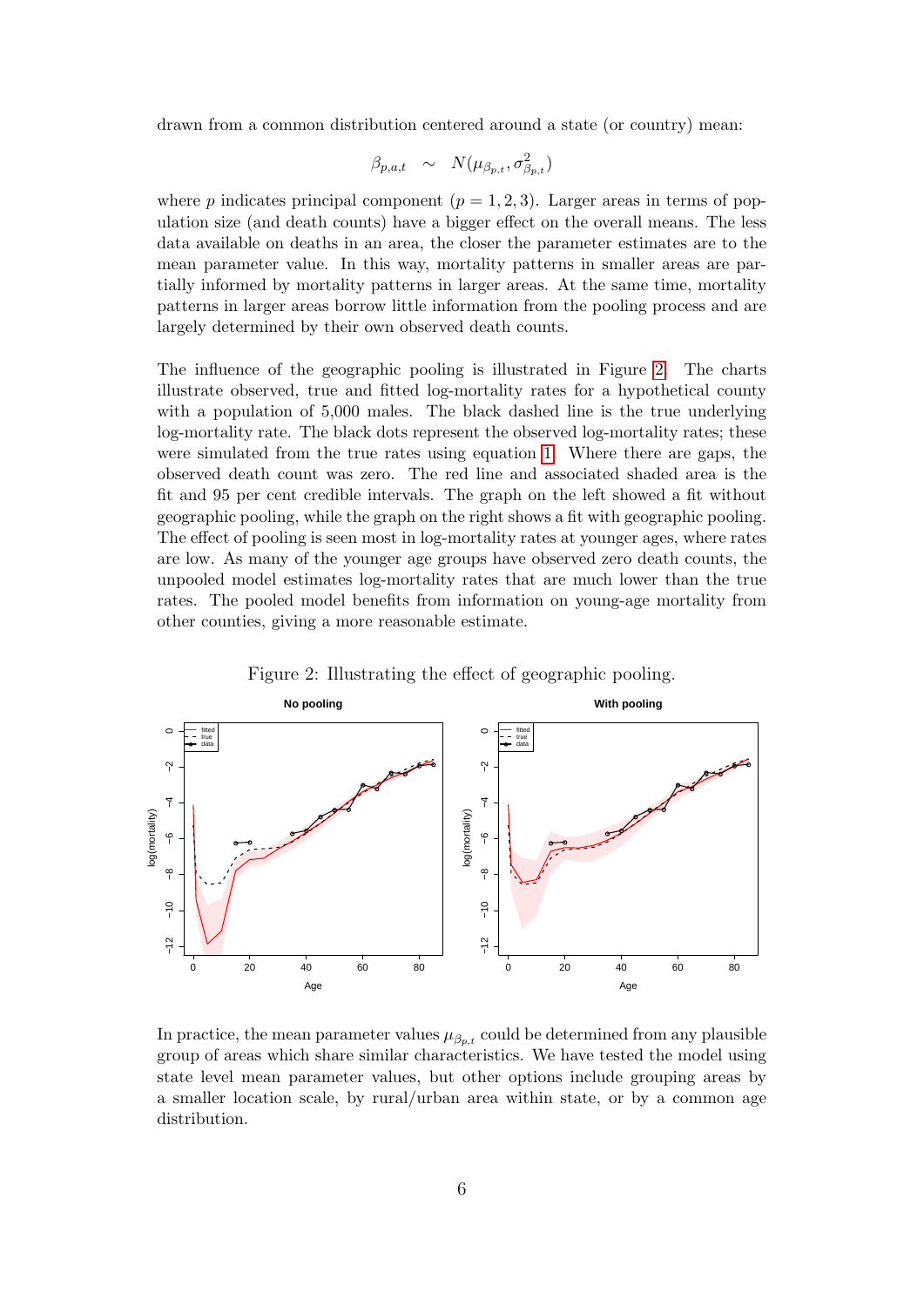#### 2.3 Smoothing across time

We assume the parameters governing the shape of the mortality curve,  $\beta_{p,a,t}$ , change gradually and in a relatively regular pattern over time. We impose this smoothing by penalizing the second-order differences across time in the mean parameters:

$$
\mu_{\beta_{p,t}} \sim N\left(2 \cdot \mu_{\beta_{p,t-1}} - \mu_{\beta_{p,t-2}}, \sigma_{\mu_{\beta_{p,t}}}\right)
$$

for  $p = 1, 2, 3$ . This set up is penalizing differences from a linear trend in the mean parameters. Smoothing the mean parameters, rather than the actual parameters  $\beta_{p,a,t}$ , still allows for mortality trends to depart from a smooth trajectory if suggested by the data. For example, if a particular area suffered from a influenza outbreak thus making mortality higher than in previous years, the  $\beta_{p,a,t}$  terms would allow for higher mortality.

The effect of smoothing parameters over time is shown in Figure [3.](#page-6-0) The graph shows the estimated median value of the parameter  $\mu_{\beta_1}$  over 31 years in a simulated US county model. The blue line shows the estimates without smoothing, while the red dashed line shows the effect of smoothing.

<span id="page-6-0"></span>Figure 3: Illustrating the effect of smoothing over time.



### 2.4 Adding constraints to the model for total areas

While mortality rates are estimated for subnational populations, it is important that these mortality rates, when aggregated to the state or national level, are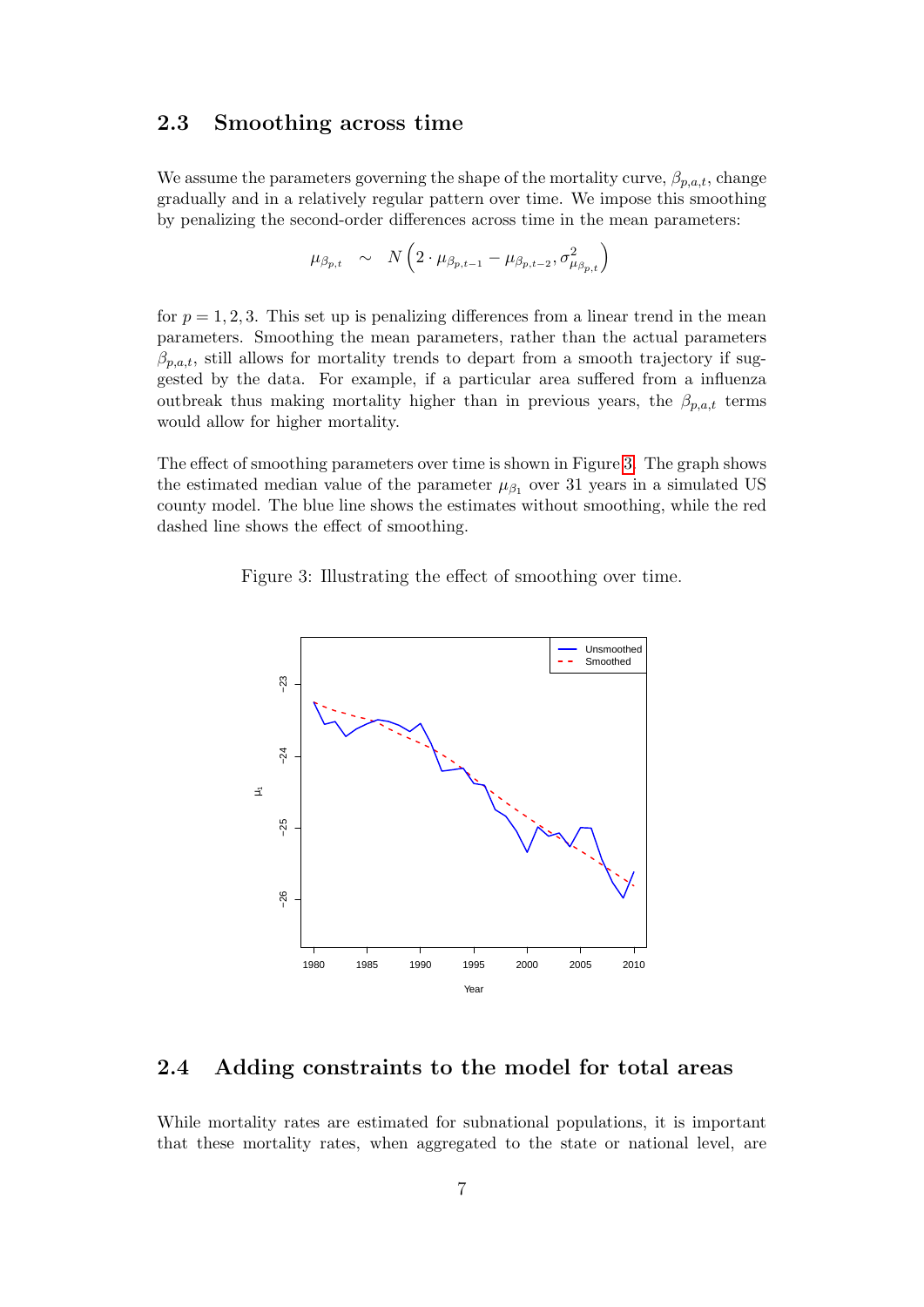consistent with the mortality rates observed at the aggregate level. To ensure this is the case, we add a constraint to the model which specifies that the number of deaths in a state (or country) is Poisson distributed with a rate equal to the sum of all estimated deaths in all areas:

$$
\sum_{a=1}^{A} y_{x,a,t} \sim \text{Poisson}\left(\sum_{a=1}^{A} (P_{x,a,t} \cdot m_{x,a,t})\right)
$$

where A is the total number of areas.

#### 2.5 Priors and Implementation

Non-informative priors were put on variance parameters. Operationally, we used a uniform distribution between 0 and 40 for the standard deviations:

$$
\begin{array}{rcl}\n\sigma_{\beta_{p,t}} & \sim & U(0,40) \\
\sigma_{\mu_{\beta_{p,t}}} & \sim & U(0,40) \\
\sigma_x & \sim & U(0,40).\n\end{array}
$$

The model was fitted in a Bayesian framework using the statistical software R. Samples were taken from the posterior distributions of the parameters via a Markov Chain Monte Carlo (MCMC) algorithm. This was performed through the use of JAGS software, an R package developed by Plummer (2003). Standard diagnostic checks using trace plots and the Gelman and Rubin diagnostic (Gelman and Rubin 1992) were used to check convergence.

#### 2.6 Simulation of data for model testing

In order to test the model, we created a simulated data set of deaths and populations that mimic counties within US states. The 'true' mortality rate in a county is based on a specified population and age structure, and the mortality rate in the state. The mortality curve for a county can be altered to change shape via a Brass relational model setup, assuming that:

<span id="page-7-0"></span>
$$
\log\left(\frac{l_x}{1-l_x}\right) = \alpha + \beta \cdot Y_x \tag{2}
$$

where  $l_x$  is the survivorship at age x and  $Y_x$  is the survivorship at age x in the state of interest. To alter the shape of the survivorship curve for a particular county, the values of  $\alpha$  and  $\beta$  were changed. The values of  $\alpha$  and  $\beta$  were chosen randomly from the ranges  $[-0.75, 0.75]$  and  $[0.7, 1.3]$ , respectively. These ranges of  $\alpha$  and  $\beta$  values were chosen because they translate to a reasonable range of age-specific mortality curves commonly observed. The survivorship rates were then converted to mortality rates using standard life table relationships.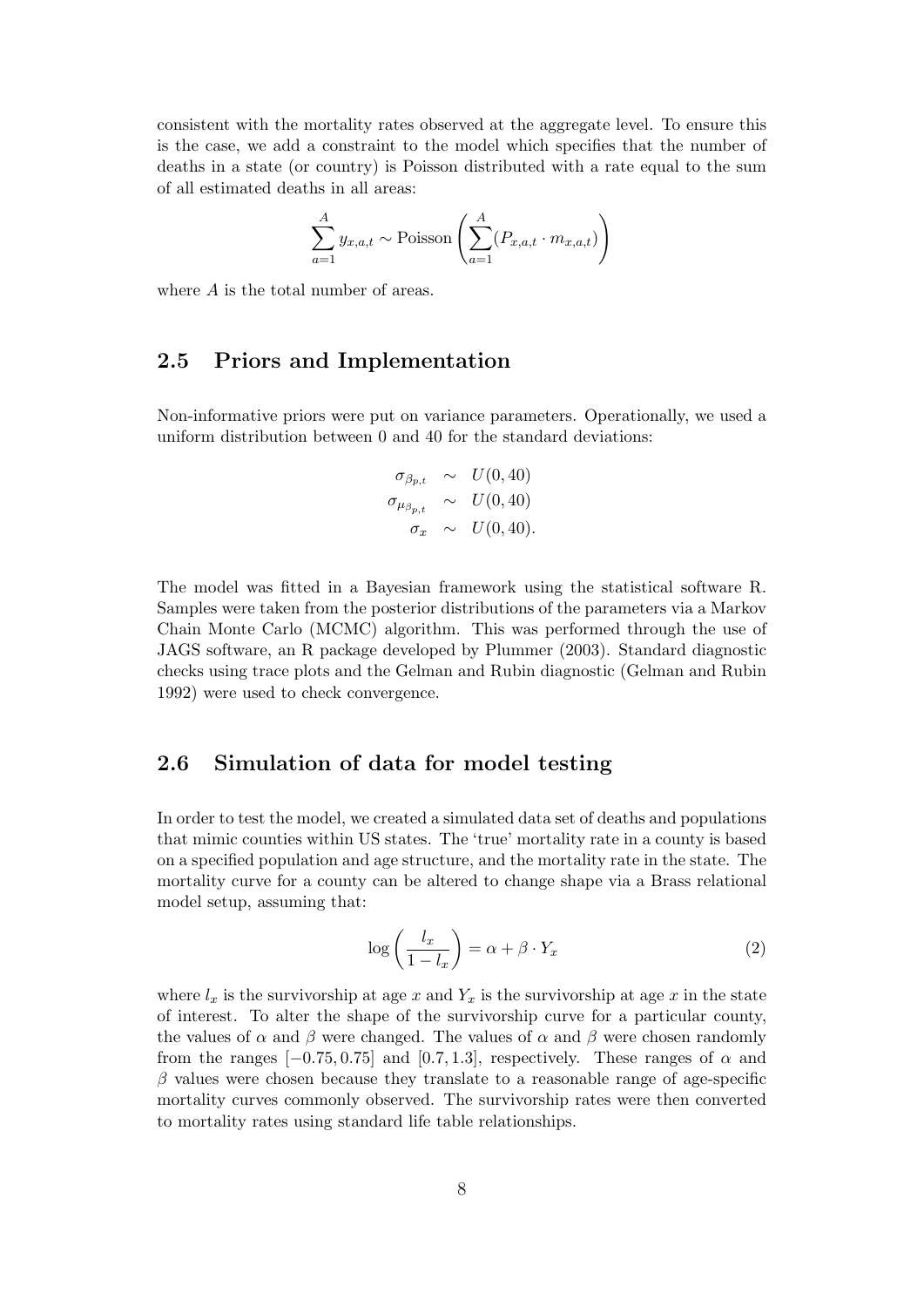Once the 'true' mortality rate schedules were obtained, we simulated deaths according to the relationship shown in Equation [1.](#page-3-0) A range of population sizes were tested, with the minimum county size being 1,000 people of a particular sex. At this small population size, many simulated death counts for particular age groups are equal to zero.

### 3 Results

### 3.1 Simulated data

Figure [4](#page-8-0) shows the true, simulated ('observed') data and estimated mortality rates on the log scale in three hypothetical counties within the same state but with different population sizes. The points show the observed data, which is simulated from the true underlying mortality rate, shown by the black dashed line. For the smallest county, which has 1,000 people, many of the observed death counts are zero, so the data do not show up on the log scale. The red line shows the estimated log-mortality rates, and the corresponding red shaded area shows the 95 per cent credible intervals. As the size of the county increases, the mortality pattern in the observed data becomes more regular. As such, the uncertainty around the estimates decreases with increased population size.



<span id="page-8-0"></span>Figure 4: True, simulated and estimated log-mortality rates of three counties.

#### 3.1.1 Evaluation of model performance

In order to evaluate model performance, we compared the model fit to the fit of a simple Loess smoother and Brass model. The Loess approach does not incorporate any pooling of information or demographic regularities across age. The Brass estimation process uses Equation [2.](#page-7-0) The methods of estimation were compared using the simulated data, where the true value of the mortality rates was known. For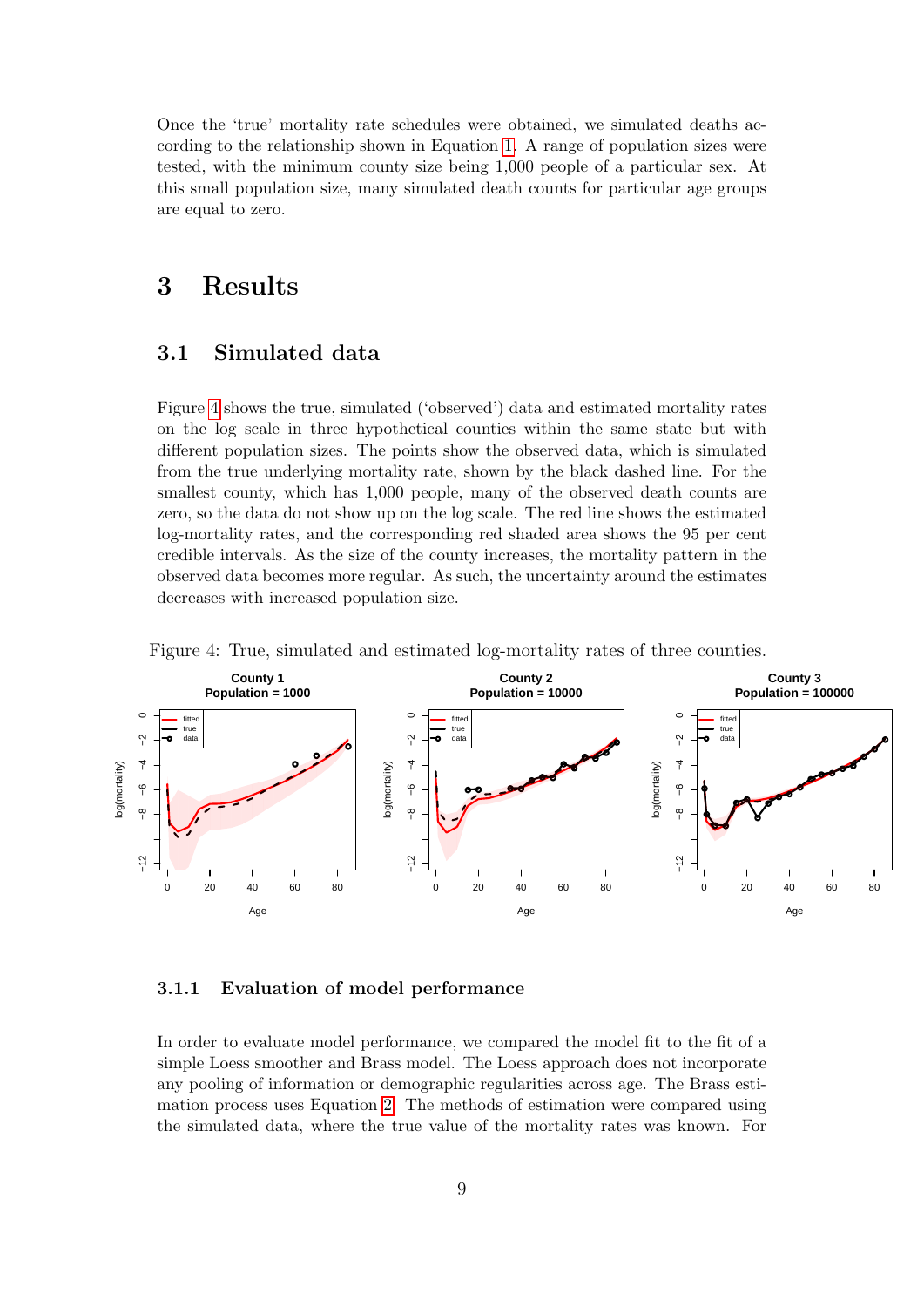each area and time, we estimated the root mean squared error (RMSE), defined as

$$
RMSE = \sqrt{\sum_{i=1}^{G} (\hat{m}_x - m_x^*)},
$$

where  $\hat{m}_x$  is the estimated mortality rate at age x,  $m_x^*$  is the true mortality rate and G is the number of age groups.

Table [1](#page-9-0) below shows the average RMSE for the three fits to a simulated dataset containing 60 counties over 31 years (12 counties per size group). In all cases, the RMSE decreases as county size increases. This is intuitive because, as the county population increases, there are fewer zero death counts and so more information about the shape of the mortality curve. The average RMSE for the model is always lower than Loess or Brass, irrespective of county size. Although the Brass RMSE seem reasonable, it is most likely because the data were generated using a Brass relational model.

Table 1: Average RMSE for Model, Loess and Brass Fits  $\mathbb{R}$ RMSE

<span id="page-9-0"></span>

| County Size | Model Loess |       | Brass |
|-------------|-------------|-------|-------|
| 1,000       | 0.034       | 0.187 | 0.039 |
| 5,000       | 0.027       | 0.078 | 0.037 |
| 10,000      | 0.027       | 0.065 | 0.042 |
| 20,000      | 0.022       | 0.052 | 0.030 |
| 100,000     | 0.013       | 0.049 | 0.027 |
|             |             |       |       |

In addition, we also evaluated the relationship between the nominal and actual coverage for the uncertainty intervals produced by the Bayesian model. Coverage is defined as:

$$
\frac{1}{G} \sum_{i=1}^{G} \mathbf{1} \left[ m_x^* \ge l_x \right] \mathbf{1} \left[ m_x^* < r_x \right]
$$

where G is the number of age groups,  $m_x^*$  is the true mortality rate for the x<sup>th</sup> age group and  $l_x$  and  $r_x$  the lower and upper bounds of the credible intervals for the xth age group. Coverage at the 80, 90 and 95 per cent levels was considered. Table [2](#page-10-0) shows the average coverage for the proposed model, fit to 60 counties over 31 years. In general, actual coverage levels are close to the nominal level, indicating that the model is well-calibrated. The coverage level tends to decrease as county size increases.

#### 3.2 Application to French Départements

We also tested the model on real mortality data, applied to death and population counts by sex in French *départements* from 1975–[2](#page-9-1)008 (INSEE 2015).<sup>2</sup> The annual

<span id="page-9-1"></span><sup>&</sup>lt;sup>2</sup>We chose to use French *départements* data because, at the time of writing, data for all US counties was not readily available.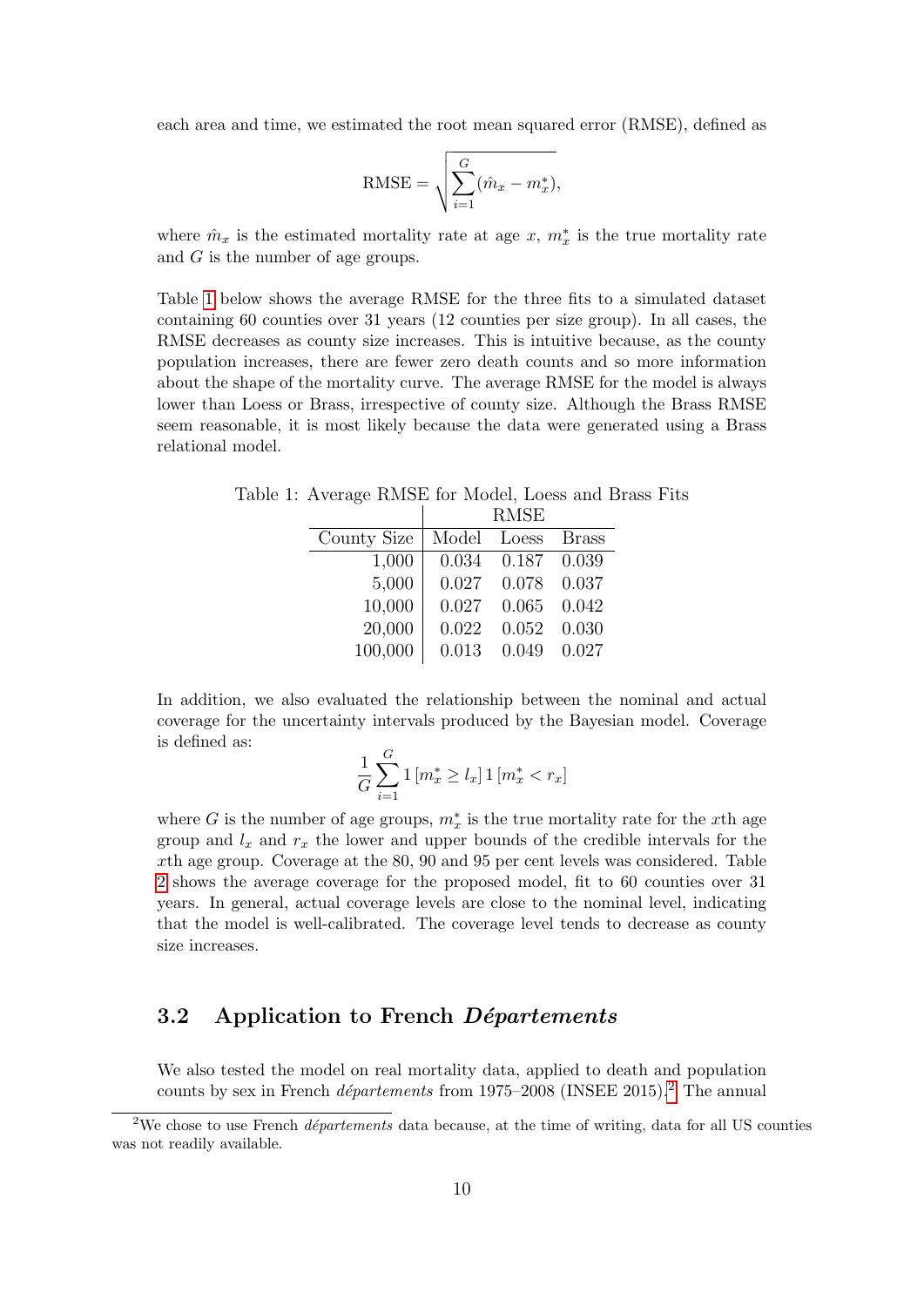<span id="page-10-0"></span>

|             | Coverage level $(\%)$ |       |       |
|-------------|-----------------------|-------|-------|
| County Size | 80                    | 90    | 95    |
| 1,000       | 0.871                 | 0.952 | 0.982 |
| 5,000       | 0.799                 | 0.896 | 0.940 |
| 10,000      | 0.749                 | 0.853 | 0.890 |
| 20,000      | 0.744                 | 0.833 | 0.891 |
| 100,000     | 0.763                 | 0.865 | 0.901 |

Table 2: Nominal versus actual coverage

life tables were constructed by the *Division des statistiques régionales, locales et* urbaines [Regional, Local and Urban Statistics Division] of the French Institut national de la statistique et des études économiques or INSEE [National Institute for Statistics and Economic Studies]. The life tables were built from the vital statistics and census data also collected and processed by INSEE. There are 96 French *départements* ranging in population size from around  $35,000$  to 1.5 million (for one sex).

We used national France mortality curves from 1962–2008 to form the set of principal components used in estimation. For illustration, Figures [5](#page-10-1) and [6](#page-11-0) show the observed and estimated log-mortality rates for males in the departments Loz`ere and Somme in 1975 and 2008. Lozere has a male population of around 38,000, while Somme has a male population of around  $275,000$ . For both *départements*, there is a decrease in mortality rates from 1975 to 2008. As a consequence there are more zero death counts observed in 2008 compared with 1975, corresponding to more uncertainty around estimates in the more recent year. Additionally, there is less uncertainty around the Somme estimates, because the population size is around seven times the population in Lozère.



<span id="page-10-1"></span>

Once age-specific mortality rates have been estimated, other mortality measures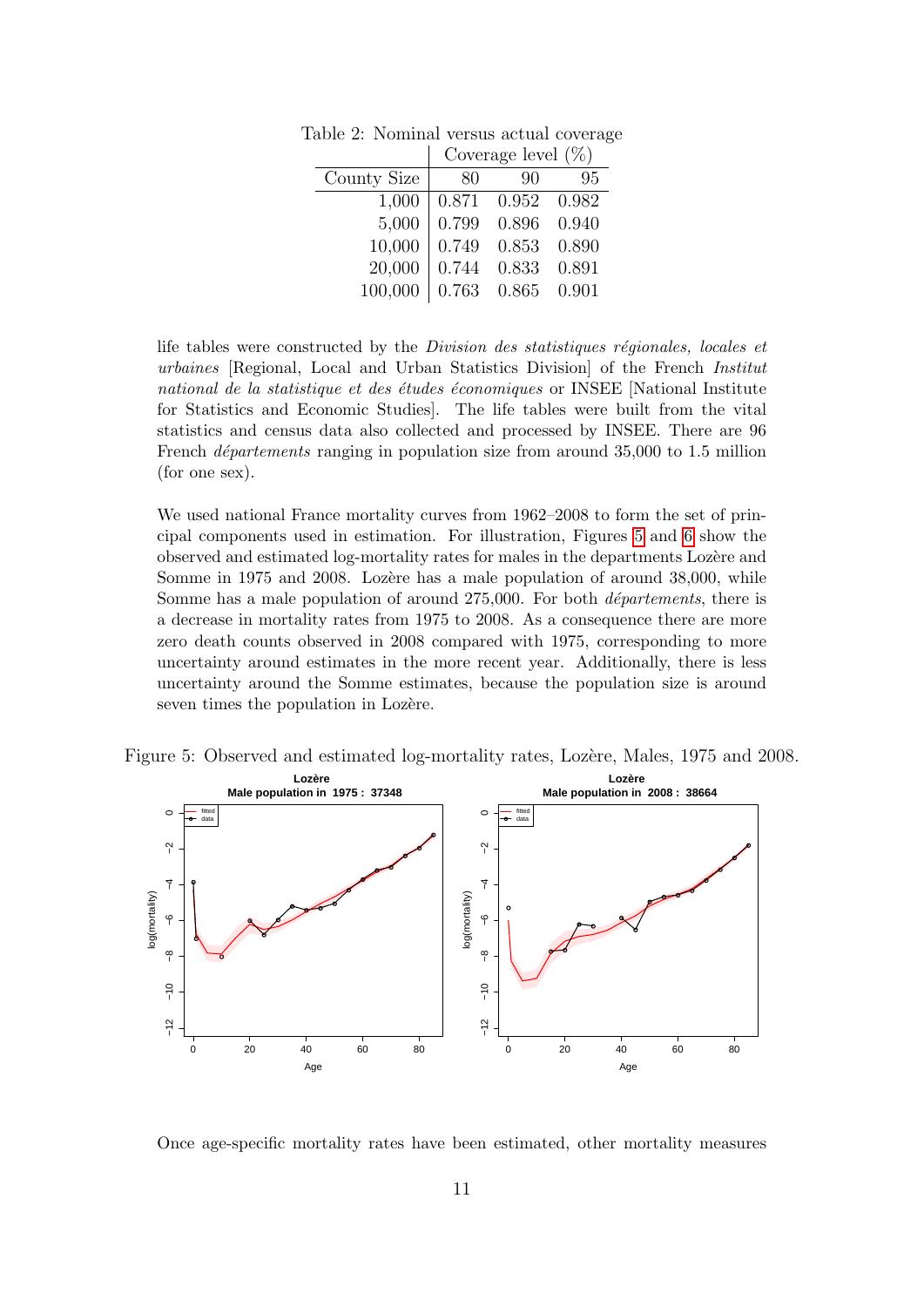<span id="page-11-0"></span>

Figure 6: Observed and estimated log-mortality rates, Somme, Males, 1975 and 2008.

and associated uncertainty can be calculated. Figure [7](#page-12-0) below shows life expectancy at birth estimates for males in 2008. Life expectancy is estimated to be highest in areas around Paris and for the Midi-Pyrenees area, and lowest in the northern part of the country, a well-documented pattern (Barbieri, 2013).

Uncertainty in life expectancy estimates is also easily obtained. Life expectancy is calculated for each of the posterior samples of age-specific mortality rates. A 95 per cent uncertainty interval is then obtained by calculating the  $2.5^{th}$  and  $97.5^{th}$ percentiles. For example, the estimate for life expectancy at birth for Paris in 2008 (both sexes) is 84.7 years  $(95\% \text{ UI: } [84.5, 84.8])$ . For a smaller *départements* such as Lozère, the estimate is  $81.9$  years  $[81.5, 82.3]$ . Complete results for all French  $d\acute{e}partements$  are available in an online supplement to this paper.<sup>[3](#page-11-1)</sup>

Another aspect of the results that could be of interest are the estimated variance parameters. It is assumed that the  $\beta_{t,p}$  parameters are normally distributed with mean  $\mu_{p,t}$  and variance  $\sigma_{\beta_{p,t}}^2$ . The variance terms may tell us something about how the spread of mortality outcomes is changing over time. Figure [8](#page-12-1) shows the median and 95 per cent credible intervals of the variance parameters associated with  $\beta_1$  and  $\beta_2$  over the period of estimation. While there is no discernible trend in  $\sigma_{\beta_{1,t}}^2$ , the variance parameter for the  $\beta_2$  term,  $\sigma_{\beta_{2,t}}^2$ , appears to be increasing over time. The  $\beta_2$  related to the principal component which alters the relationship of the magnitude of infant and child mortality to mortality at older ages (see Figure [1\)](#page-4-1). An increase in the variance parameter suggests that *départements* are becoming more different over time with respect to child-versus-older mortality. Figure [9](#page-13-0) illustrates two départements which have relatively low and high values of  $\beta_2$ . For Tarn,  $\beta_2$  is low, which results in infant mortality being relatively low compared to adult mortality. For Seine-Saint-Denis, the opposite is true.

<span id="page-11-1"></span><sup>3</sup>See http://shiny.demog.berkeley.edu/monicah/French/.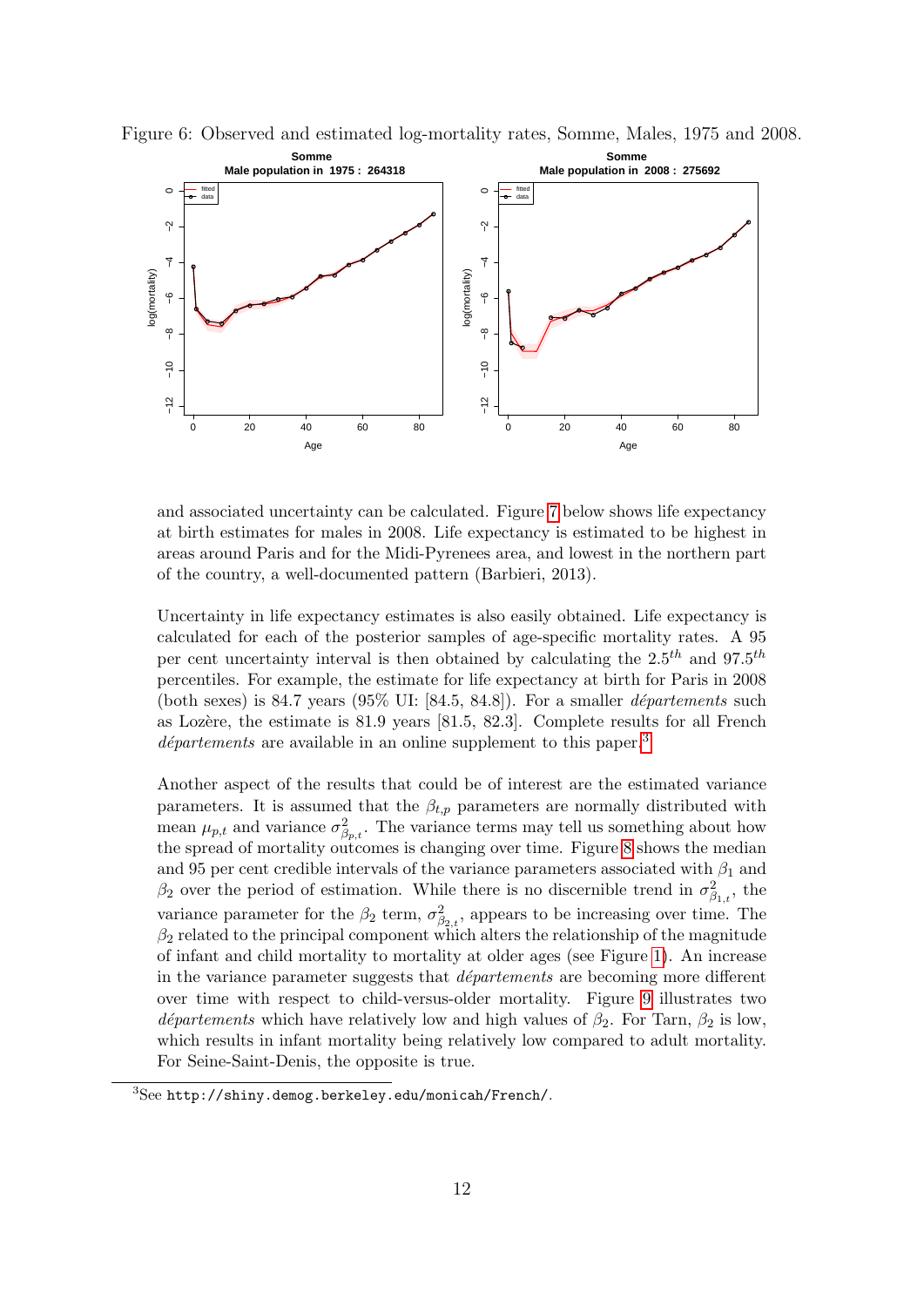

<span id="page-12-0"></span>

<span id="page-12-1"></span>



# 4 Conclusion

We presented a novel method to estimate mortality rates by age and sex at the subnational level. In our approach we build on characteristic age patterns in mor-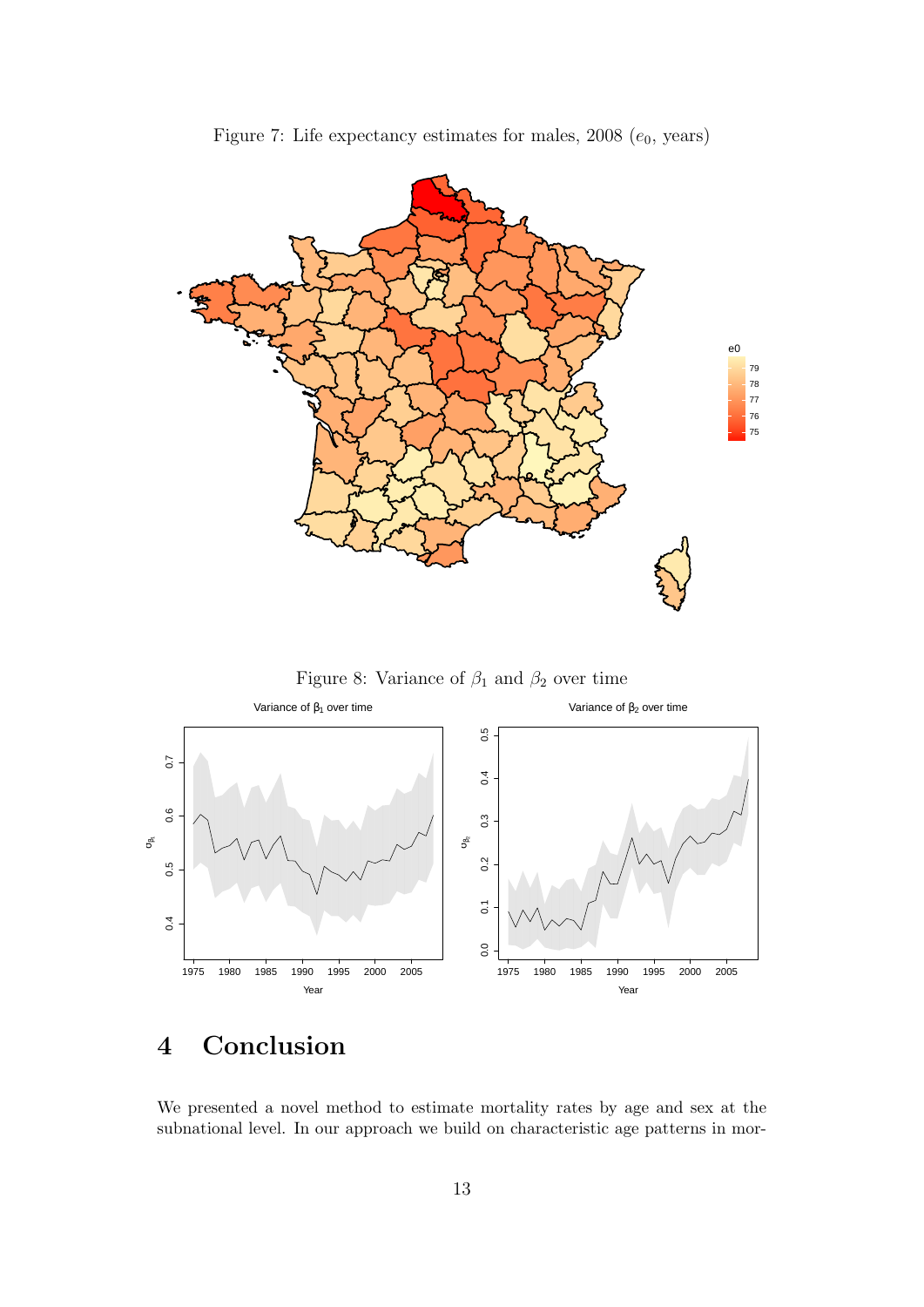<span id="page-13-0"></span>

tality curves, pooling information across geographic space and smoothing over time within the framework of a Bayesian hierarchical model. When tested against simulated data, the model outperformed estimates from a simple Loess smoother and Brass model, especially for areas with smaller population sizes. The uncertainty in our estimates, reflected in the confidence intervals, is well calibrated. An application to real data for France illustrates how various parameter estimates from the model help to assess trends in overall mortality levels and inequalities within a country. The estimates produced by the model have direct applications to the study of subregional health patterns and disparities and how these evolve over time.

The model outlined in the paper is proposed as a general framework for estimating mortality rates in subpopulations. The framework can easily be altered by the user to best suit the situation in which rates are being estimated. For example, the mean parameter values  $\mu_{\beta_p,t}$  need not be defined on a state/county basis, but may be defined by a smaller geographic area or based on some other characteristics, such as age distribution or rurality of an area. Additionally, it is possible to alter the random effects to be spatially structured, assuming some correlation in random effects by distance or of adjacent areas.

The focus of this project has been on estimation of past and present mortality trends, rather than future ones. However, forecasting of age- and sex-specific mortality rates in a particular area can be obtained directly from model outputs. The mean parameters  $\mu_{\beta_p,t}$  can be projected forward given the assumed linear time trend, which forms a basis to infer other parameters for areas of interest. Given that the relevant variance parameters are also estimated in the process, uncertainty around forecasts can also be inferred.

One of the contributions of our work is methodological. Estimates of mortality measures for small areas, most notably life expectancy, have been proposed previously. For example, Ezzati (2008) used information about number of deaths, together with covariates related to socio-economic status, in order to estimate mor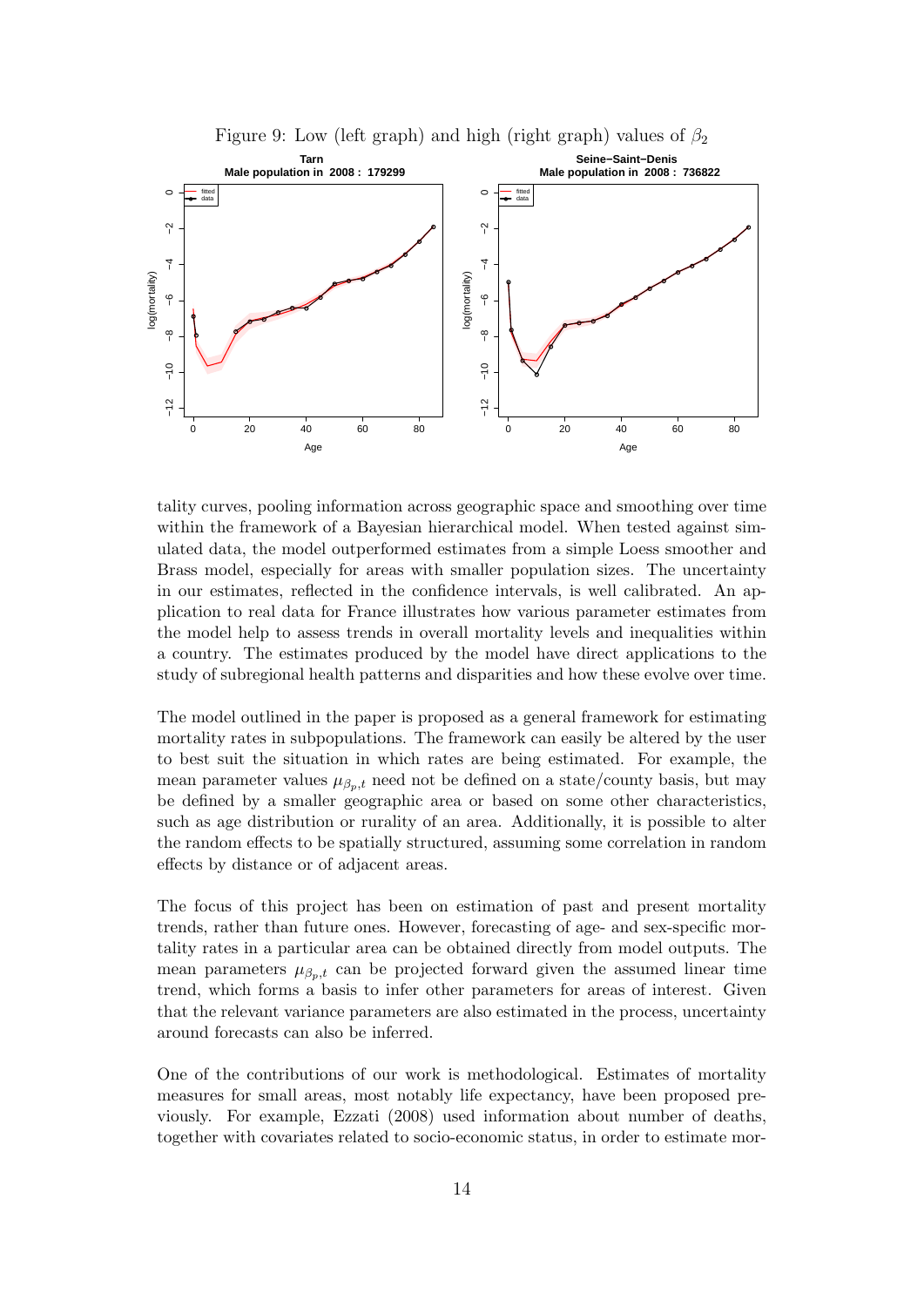tality rates. Congdon (2014) developed a random effects model to estimate life expectancy for subnational areas. Our method builds on some elements presented in the literature, while incorporating demographic knowledge about regularities in the Lexis surface of mortality rates by age and over time. More specifically, we complemented a state-of-the-art Bayesian hierarchical modeling framework to pool information across space and time, with a classic demographic approach to borrow information across age groups. In particular, our use of principal components of schedules of log-mortality rates is informed by a long tradition of demographic modeling of mortality and can be considered an extension of the Lee-Carter approach (Lee and Carter 1992).

In this article, we developed a general approach to complement classic demographic modeling ideas within a solid statistical framework. The model that we proposed and tested is quite minimalistic and relies on fairly simple rules for pooling across space and smoothing over time. However, the geographic scale at which spatial pooling will be implemented may depend on specific circumstances of different countries. Likewise, the type of time smoothing may vary. A number of rules can be accommodated within the framework that we propose.

Potential extensions to the project include producing estimates by race or by cause of death for countries with high quality data. In the longer term, some of the ideas presented in the paper could be leveraged to generate estimates of mortality rates in the context of countries with low quality data.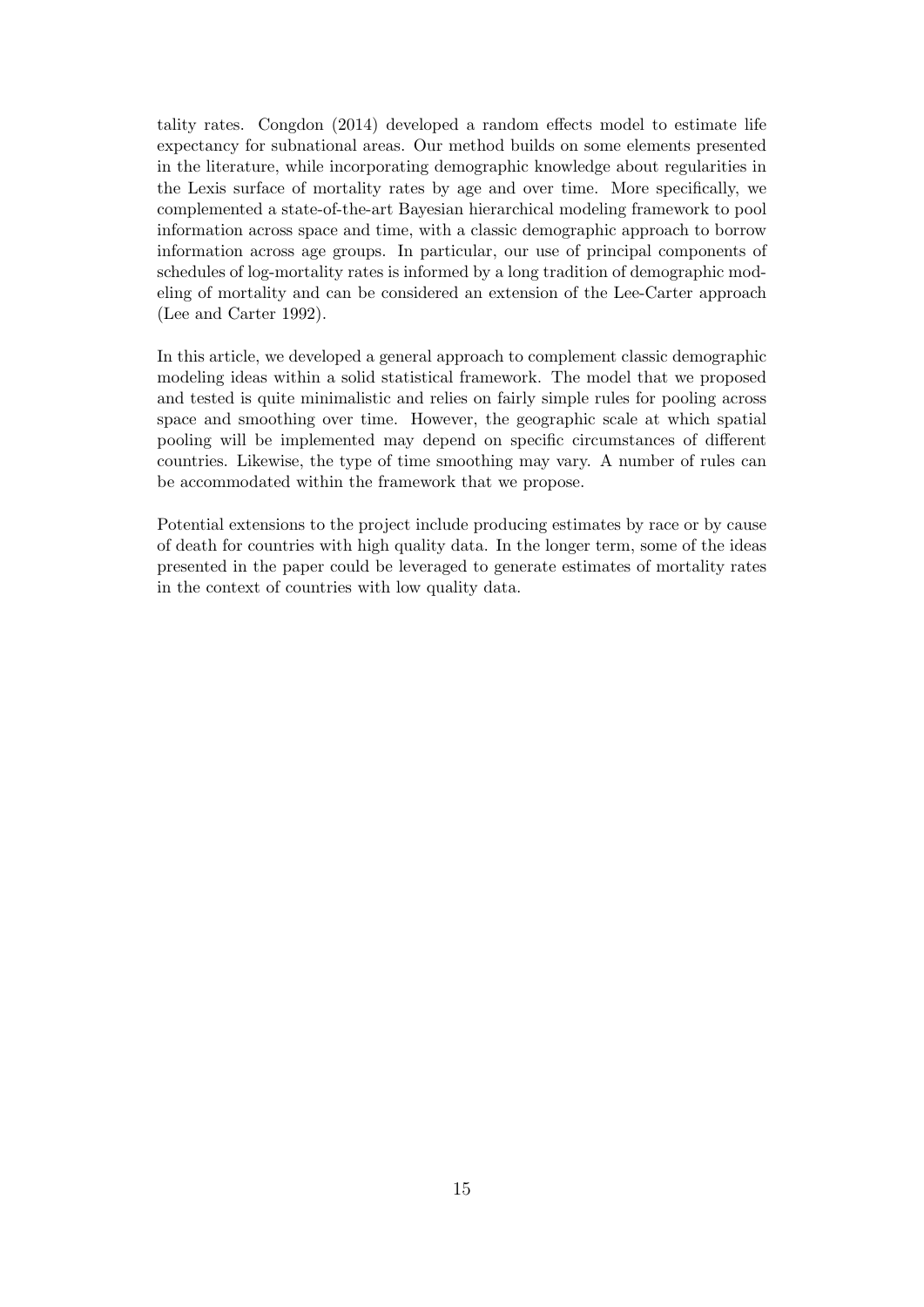### References

- Alkema, L and New, JR (2014). 'Global estimation of child mortality using a Bayesian B-spline bias-reduction method.' The Annals of Applied Statistics 8(4): 2122–2149.
- Alkema, L, Raftery, AE, Gerland, P, Clark, SJ, Pelletier, F, Buettner, T, Heilig, GK (2012). 'Probabilistic Projections of the Total Fertility Rate for All Countries', Demography, 48(3), 815–839.
- Barbieri, M (2013). 'Mortality in France by *départements'*, *Population*, Vol. 68, 2013(3): 375–417.
- Bravo, JM, Malta (2010). 'Estimating life expectancy in small population areas.' Work session on demographic projections, EUROSTAT-EC Collection: Methodologies and working papers, Theme: Population and Social Conditions: 113-126.
- Bijak, J. (2007) 'Bayesian Methods in International Migration Forecasting', in J Raymer and F Willekens (eds): International Migration in Europe: Data, Models and Estimates, John Wiley & Sons, Ltd, Chichester, UK.
- Chetty, R, Stepner, M, Abraham, S, Lin, S, Scuderi, B, Turner, N, Bergeron, A, and Cutler, D (2016). 'The Association Between Income and Life Expectancy in the United States, 2001–2014', Journal of the American Medical Association,  $315(16):1750-1766$ .
- Congdon P. (2009) Life expectancies for small areas: a Bayesian random effects methodology. Int Stat Rev, 77(2): 222–240.
- Congdon P. (2014) Estimating life expectancies for US small areas: a regression framework. J Geogr Syst , 16: 1-18.
- Currie, J and Schwandt, H (2016). ''Mortality Inequality: The Good News from a County-Level Approach', Journal of Economic Perspectives, 30(2): 29–52.
- Ezzati, M, Friedman, AB, Kulkarni, SC and Murray, CJL (2008). The reversal of fortunes: trends in county mortality and cross-county mortality disparities in the United states. Plos Med, 5:e66.
- Gelman, A. and Rubin, D. (1992). Inference from iterative simulation using multiple sequences. *Statist. Sci.* 7:457-511.
- Girosi, F and King, G (2008). Demographic Forecasting. New Jersey: Princeton University Press.
- Institut national de la statistique et des études économiques (INSEE) (2015). French department mortality data; personal communication to Magali Barbieri by the Division des statistiques régionales, locales et urbaines, INSEE.
- Jarner, SF and Kryger, EM (2011) 'Modelling Adult Mortality in Small Populations: The SAINT Model.' Astin Bulletin 41(2): 377-418.
- Kindig DA and Cheng ER (2013): 'Even as mortality fell in most US counties, female mortality nonetheless rose in 42.8 Percent of counties from 1992 to 2006.' Health Aff (Millwood), 32(3):451–8.
- King, G, and Soneji, S (2011). 'The future of death in America', Demographic Research, 29, Article 1.